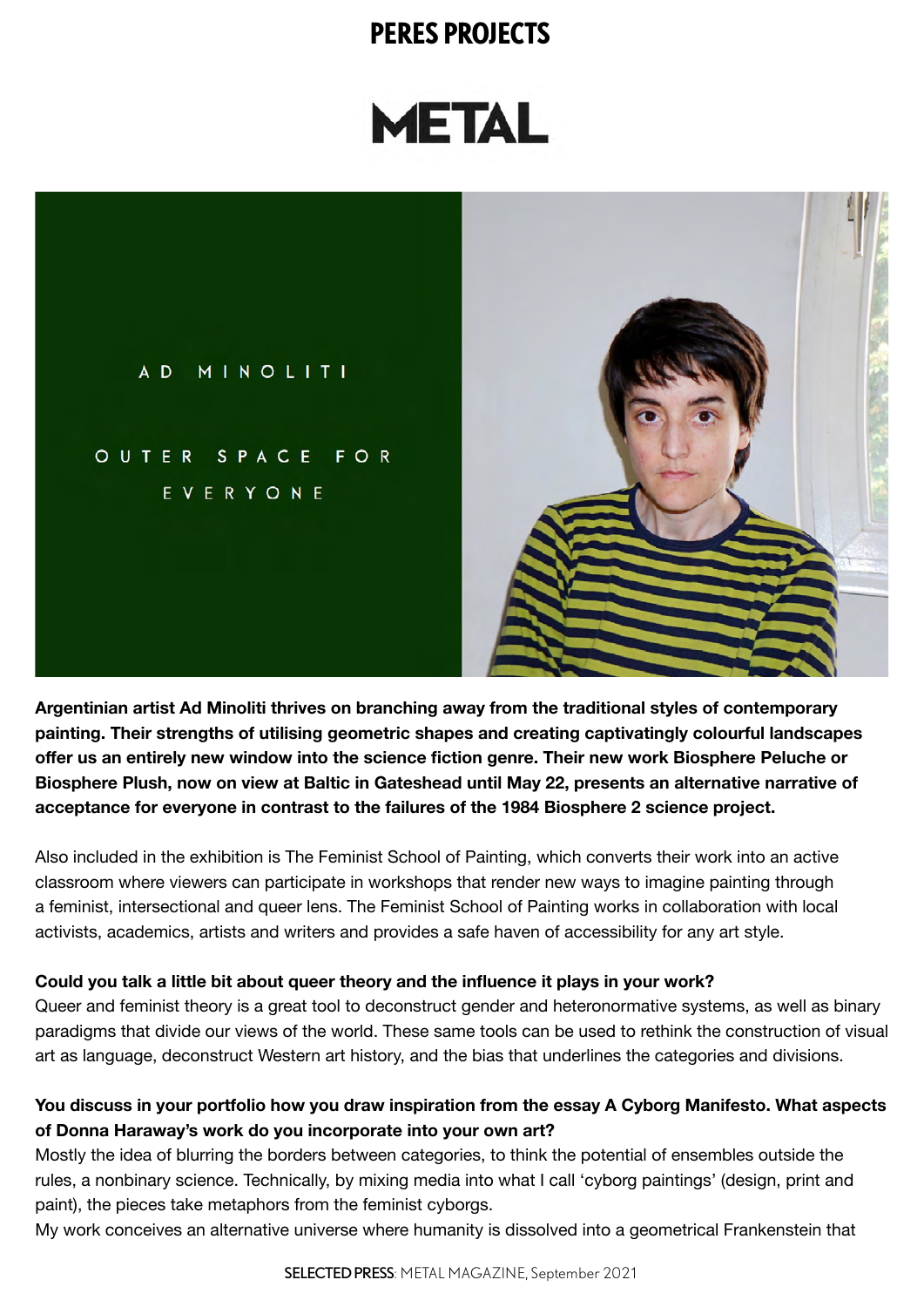feels like devices and mechanisms. Technology is not neutral and I want to imagine a techno dimension where function, quality, taste, goals and other values are subverted from a capitalist perspective.



**Your ongoing project, The Feminist School of Painting, gives lessons on painting, as well as educates viewers about new ways of understanding contemporary art with a new and unique feminist and queer lens. In what ways do you think the contemporary art genre has failed historically in showing this perspective?**

The FSP plays with the figure of the institution but it is really an anti-school: it is an experiment linking different contents that I didn't find in a traditional school of art.

I propose that painting is a mechanism for the digestion of data, a processing platform, and digesting knowledge including handicraft. To think with your hands. Every collaborator is invited to lead the experiment with an underlying format that I developed which includes theory and practice. At the same time, painting is not limited to a technique, it is a visual language that can be manifested with diverse materials.

In past editions, people have used makeup, cleaning products and even writing. I think the school is not unique. Luckily, there are many projects and developments about education outside institutions and academia, many in Latin America. My school is based on the Diana Aisenberg Method. Other referents are Center of Artistic Research (2009-2019), home school by Manuel Arturo Abreu and Victoria Anne Reis, La Escuela del Sur by Sol Calero, and Dark Study by Caitlin Cherry, Nora N. Khan, and Nicole Maloof, to name just a few.

The FSP also is inspired by painting as a social fabric, outside the museum, active, performative, not as a mere product or result of art.

#### **What are some of the most captivating things you learned from the writers, academics and activists whose works are included in The Feminist School of Painting?**

I'd prefer to invite everyone to navigate the different contents online on the website, for the first one in San Francisco, which is in English, and the second edition is in Buenos Aires, which is in Spanish, and coming soon I will share a channel for the videos documented at third version at the Gwangju Biennale in Korean.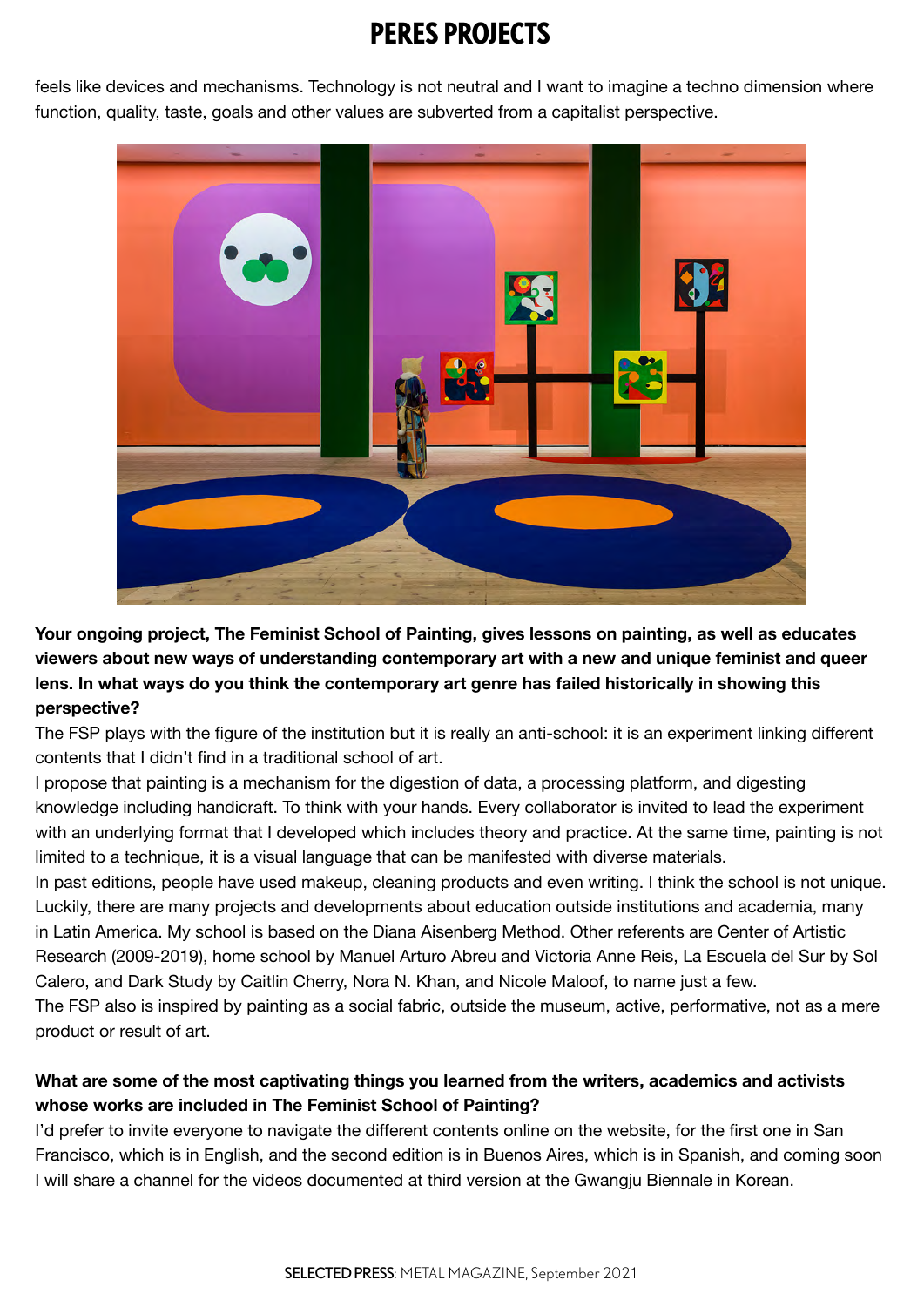

#### **What do you think the future of contemporary art will be in relation to queer theory and the way in which this style will be viewed going forward?**

I don't believe that queer art is a style nor a contemporary category, I believe it is timeless as outside of normative timelines. Like feminist art, I feel that is converted into a label by the art system in order to limit its potential but the subversive force of queering art is stronger than mainstream categories because it is about resistance.

#### **What advice would you give to young kids in the LGBTQA+ community who are aspiring artists and want to break into the industry?**

Personally, I felt it was a big step in my development when I stopped looking for the myths of the industry like mastery, 'fine art' and 'style'. I began to understand how the racist patriarchy builds a facade and tries to naturalize one way of understanding art practice and genres. Reading, linking different fields, and the Internet (from YouTubers to social media groups) help me to look outside my own city.

I discovered that one of the biggest obstacles to rethink was the idea of competition fermented in the universities, market and contests. The individual genius in the crystal tower, that is a lie, all the narratives about great artists are functional to oppression and elitism. Trying to compete for me is a recipe for failure because the game is rigged and not by merit, the industry is not fair. Try to escape this way of thinking by constantly looking for cooperative alliances.

#### **Can you talk about the Biosphere 2 project and the failures of this thought-provoking science experiment? In what ways does your Biosphere Plush project create an inclusive environment for everyone?**

B2 was founded by an oil tycoon named Ed Bass, and directed at one point by Steve Bannon. It was created to study whether or not humans could create and sustain life in an artificial environment such as space stations. B2's team tried – consequently failing – to isolate eight people (all white cis Americans and one European) for two years. This experiment is a perfect example of the space race being an extractivist, colonising endeavour, enhancing the interests of the already powerful – including major economic and military institutions – and exacerbating pre-existing detrimental processes such as wars, economic inequality, and environmental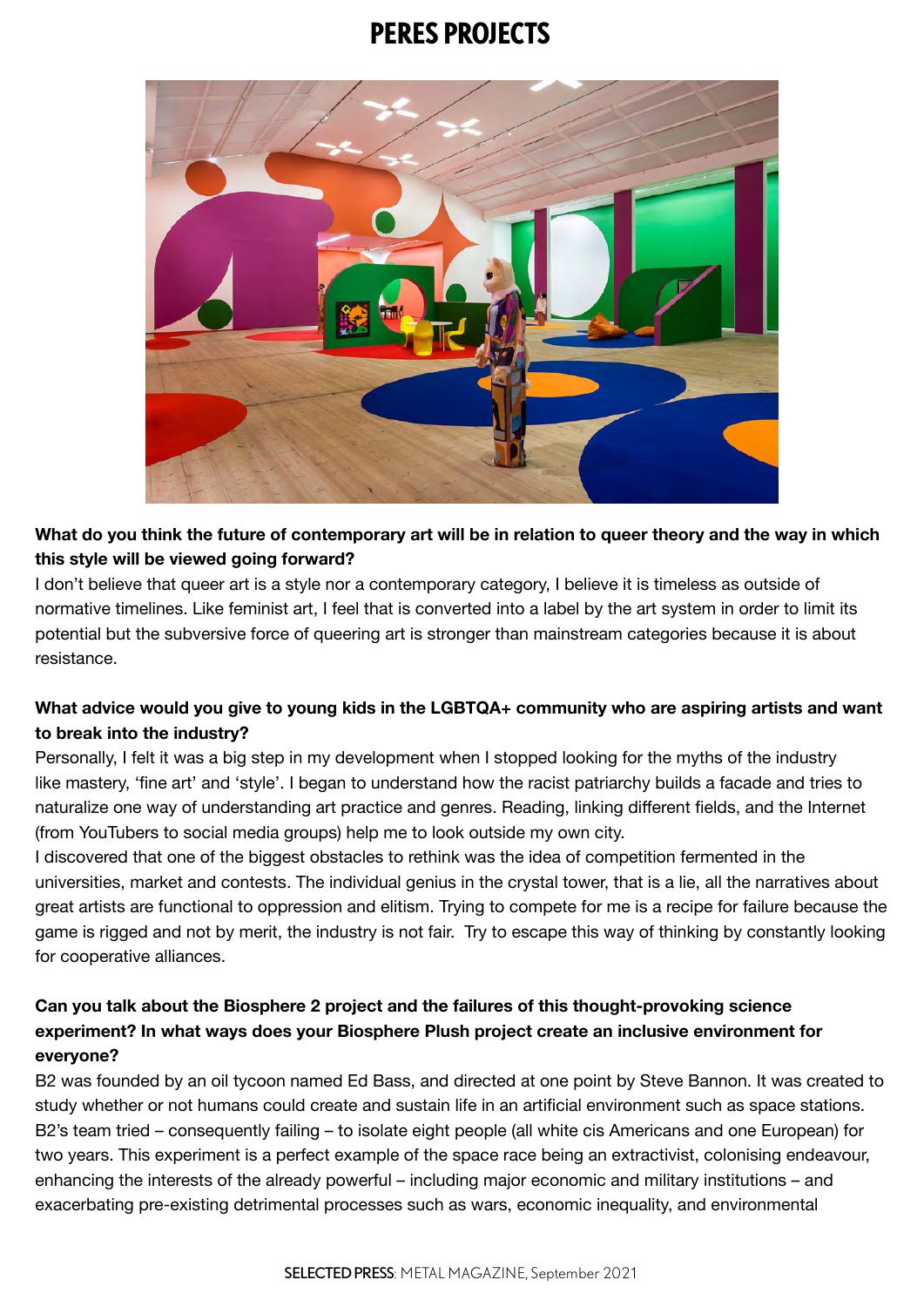#### degradation.

Biosphere Peluche explores the opposite direction in times of crisis and rethinking habitat, working as an antidote to B2. It operates as a community centre open to all, instead of a racist and colonial fantasy. It focuses on intersectionality and education, featuring the Feminist School of Painting focused on the landscape, as a place for workshops and lectures, the bookshelves with fanzines and spots for rest and visit a painting show in another format. It wants to invite reflection and different takes on science fiction that include pictorial language, tenderness, humour, caring, and even animal rights.



**Your art frequently uses themes of animalism to express human identity as well as the authority we have over our natural world. What significance do you think this has on your Biosphere Plush project, and how did you choose which animals to implement into this exhibition?**

I don't believe we have authority over a natural world, I don't believe in nature on a different level from humananimals.

I want to step away from the Anthropocene, and including the non-human animals as 'furries' in my work pays tribute to the fandom and the cartoons that also, with a big queer energy, rethink community and confront and challenge a society that centres its value on hegemonic European beauty and ableism.

**In your portfolio, you quote the author Alison Kafer saying, "As critics of utopian thinking have long argued, the fantasies we imagine reveal the biases of the present. It seems entirely possible that imagining different scenarios and temporalities might help us see, and do, the present differently." Biosphere Plush introduces gripping new utopic universes with a variety of different landscapes. In what ways do these environments reflect these ideas, and how do you think we should do the present differently?**

I highly recommend Alison Kafer's work. Her book Feminist Queer Crip is amazing and you can also find many talks online.

I prefer to think of my alternative universe in terms of heterotopia more than utopia or future. From being able to transform the gallery into something else than a mere display of painting on the walls.

I'm very happy with the results that come also from teamwork with Baltic curator Irene Aristizábal and the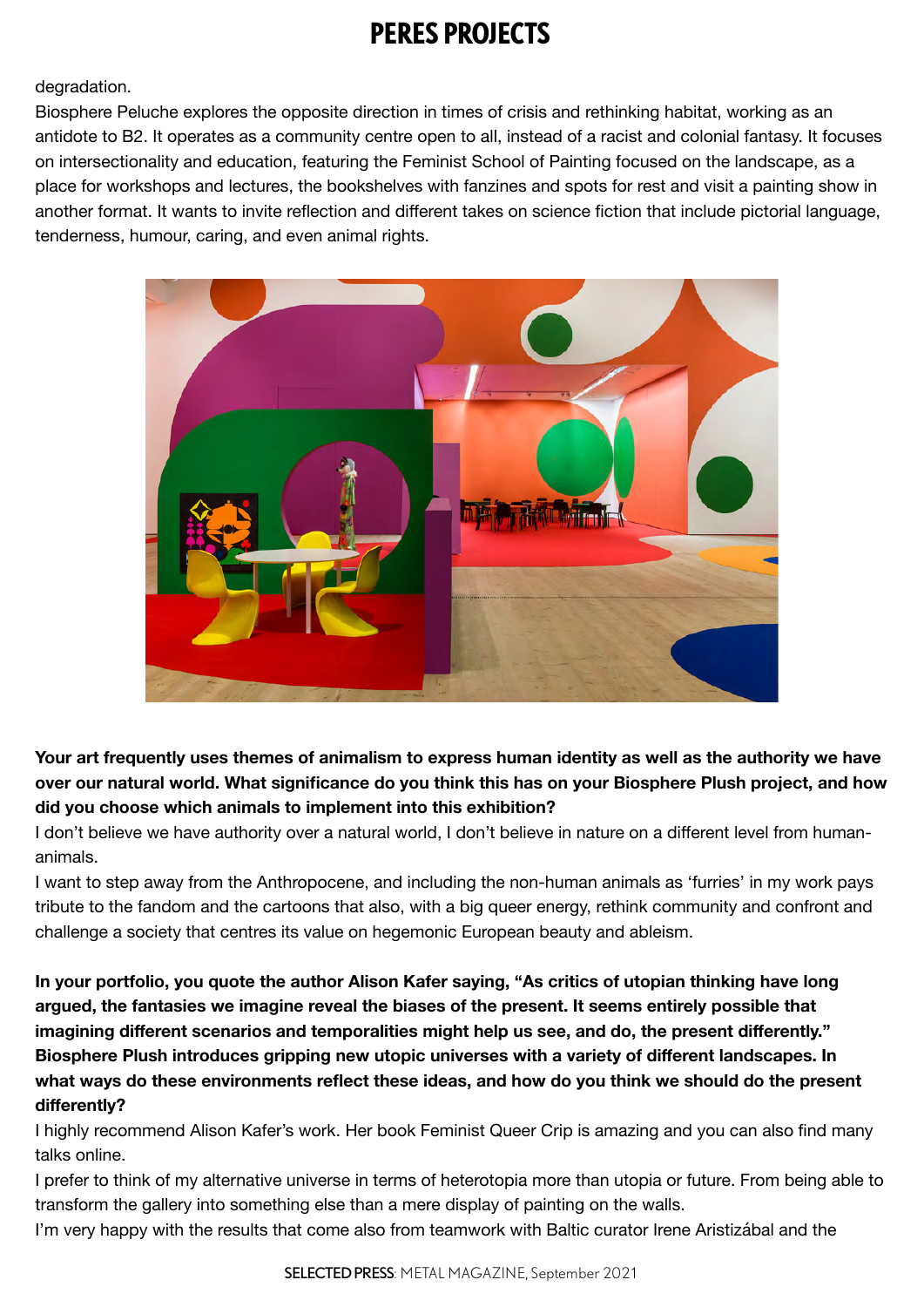production team, working with Adrianne, Emily and Thomas. The factor of teamwork, of diversification of data, for example, that the space includes so much content between the collaborators, the publications, and even the people that participate in the school can show their pieces at the end. The show of paintings becomes a production or performance of ideas and reflection that is activated by participants.

I don't have the answers, I want to invite people to ask the questions, but we know we must abolish the systems of oppression and recognize how they operate on many levels.



**Why is geometry, as well as the shape of your canvas, so vital in conveying themes of queer theory and feminist theory? What geometric shapes do you think best portray these theories in your works?** Geometry is for me the best tool to represent and investigate a non-human heterotopia because I can represent bodies or characters that you can relate as animated, without the typical representation of the human body, and also like I said before with the fantasy of the cyborg entity, where the gender theories can be applied to the pictorial language like abstraction and also to rethink the art history and its codes like the frame or the window-frame, the concrete art. I like to make collages of different discussions of modern painting, also from Argentinean art history, like Grupo Madi.

**In what ways do you think queer theory, feminist theory and intersectionality are represented well in the science fiction genre? In what ways do you think they are misrepresented? What would you change about the ways in which these theories are portrayed in sci-fi based contemporary art?**

It is very cool how many video essayists made wonderful analyses on science fiction and media, like Pop Culture Detective, La'Ron Readus, and many others.

I love cartoons like Steven Universe and The Owl House, as new representations of science fiction and fantasy. I wish the industry would stop the whitewashing, the cis-sexism and leave the production to the voices that are still discriminated against from the writing and direction of movies and TV series.

#### **Some of your most interesting works for me all have a plush jungle aesthetic with a wide arrange of intricate geometric shapes. Is there something about this type of landscape that speaks towards your creative process?**

I take inspiration from cartoons, Hanna Barbera, Disney movies, and vintage illustrations. My backgrounds are